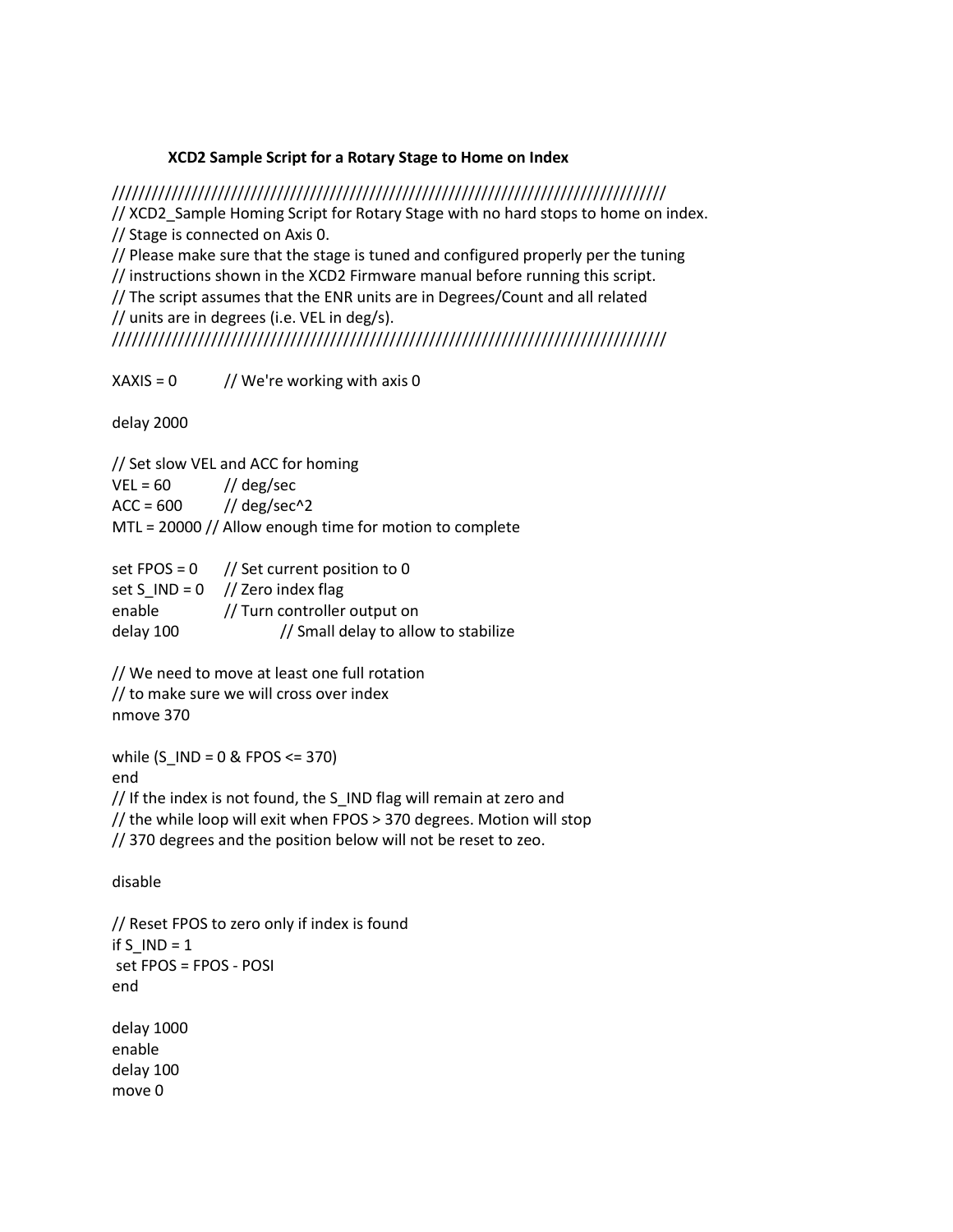delay 2000 // Give it some time to settle in position kill disable

## **1. XCD2 Sample Script for a Rotary Stage Demo Routine with NanoCommander**

///////////////////////////////////////////////////////////////////////////////////// // XCD2 Rotary stage demo script for stage with index pulse and no hard stops.

// Stage is connected on Axis 0 of XCD2 controller.

// Please make sure that the stage is tuned and configured properly per the tuning // instructions shown in the XCD2 Firmware manual before running this script. // The script assumes that the ENR units are in Degrees/Count and all related // units are in degrees (i.e. VEL in deg/s).

/////////////////////////////////////////////////////////////////////////////////////

 $XAXIS = 0$  // We're working with axis 0

delay 2000

// Slow VEL and ACC for homing  $VEL = 60$  // deg/sec  $ACC = 600$  // deg/sec^2

enable delay 100

/////////////////////////////////////////////////////// // Home to index pulse /////////////////////////////////////////////////////// set FPOS =  $0$  // Set current position to 0 enable // Turn controller output on delay 100 // Small delay to allow to stabilize

// Start moving towards other hard stop // until we find index

set  $S$ \_IND = 0 // Zero index flag enable delay 100

// Make sure we move at least one full rotation // to make sure we will cross over index nmove 370

while (S\_IND = 0 & FPOS <= 370) end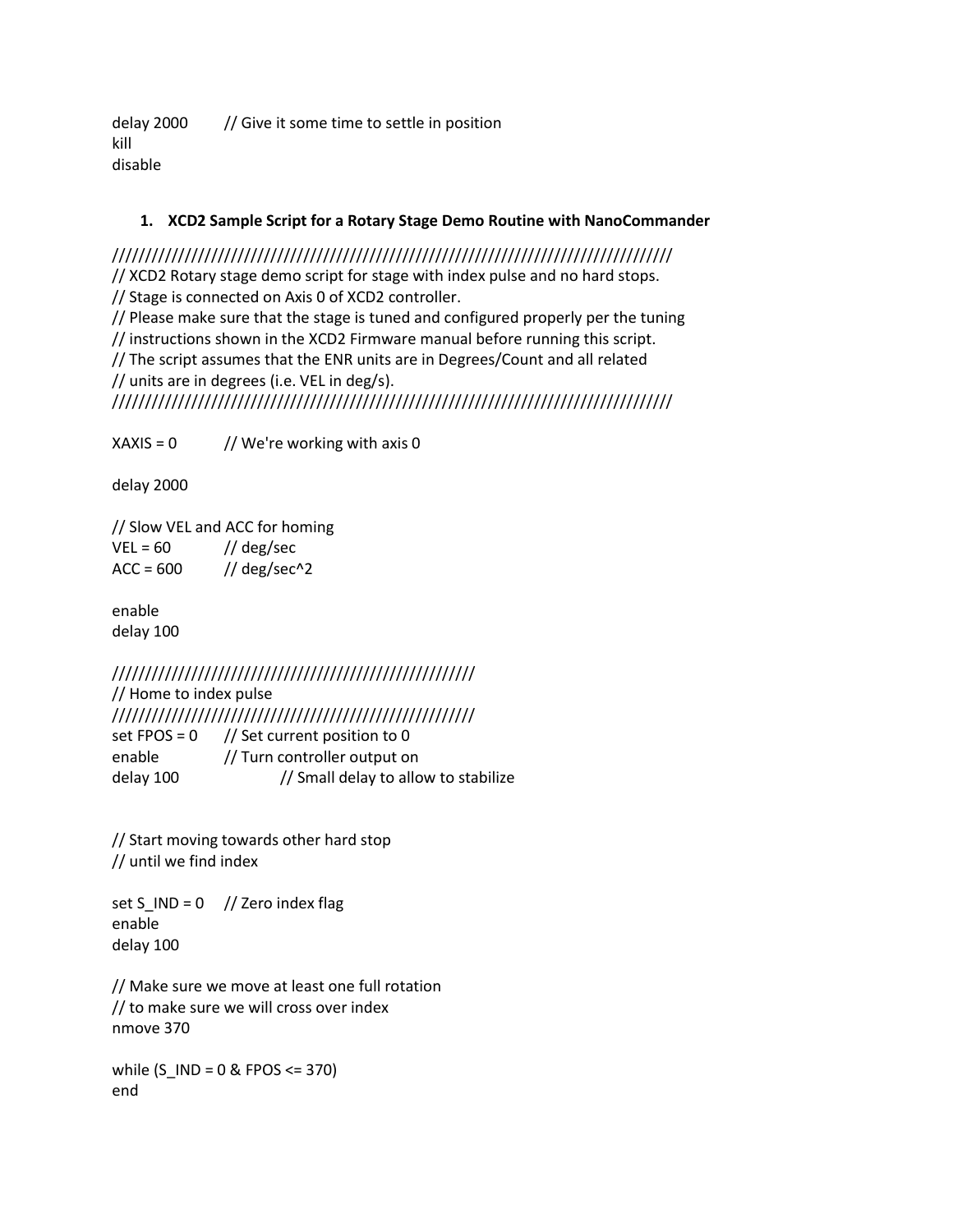disable

// Reset FPOS to zero only if index is found if  $S$   $IND = 1$ set FPOS = FPOS - POSI end

delay 1000

enable delay 100 move 0 /////////////////////////////////////// // End homing ///////////////////////////////////////

delay 2000

/////////////////////////////////////////// // Initialize variables ///////////////////////////////////////////

// V0 = Loop state control variable // V0 = 1: Fast moves between travel points // V0 = 2: Step moves between travel points // V0 = 3: Slow moves between travel points  $V0 = 1$ 

 $V1 = 360$  // First position to move to in deg  $V2 = 0$  // Second position to move to

| $V10 = 360$ | // Fast speed in deg/s |
|-------------|------------------------|
| $V11 = 30$  | // Slow speed in deg/s |
| $V12 = 10$  | // Setp size in deg    |

 $PEL = 0$ ////////////////////////////////////////////

// Infinite Loop while 1

delay 10

// Back/Forth between positions fast // Uses the move command for motion if  $VO = 1$  $V0 = 2$  $VEL = V10$  // Fast speed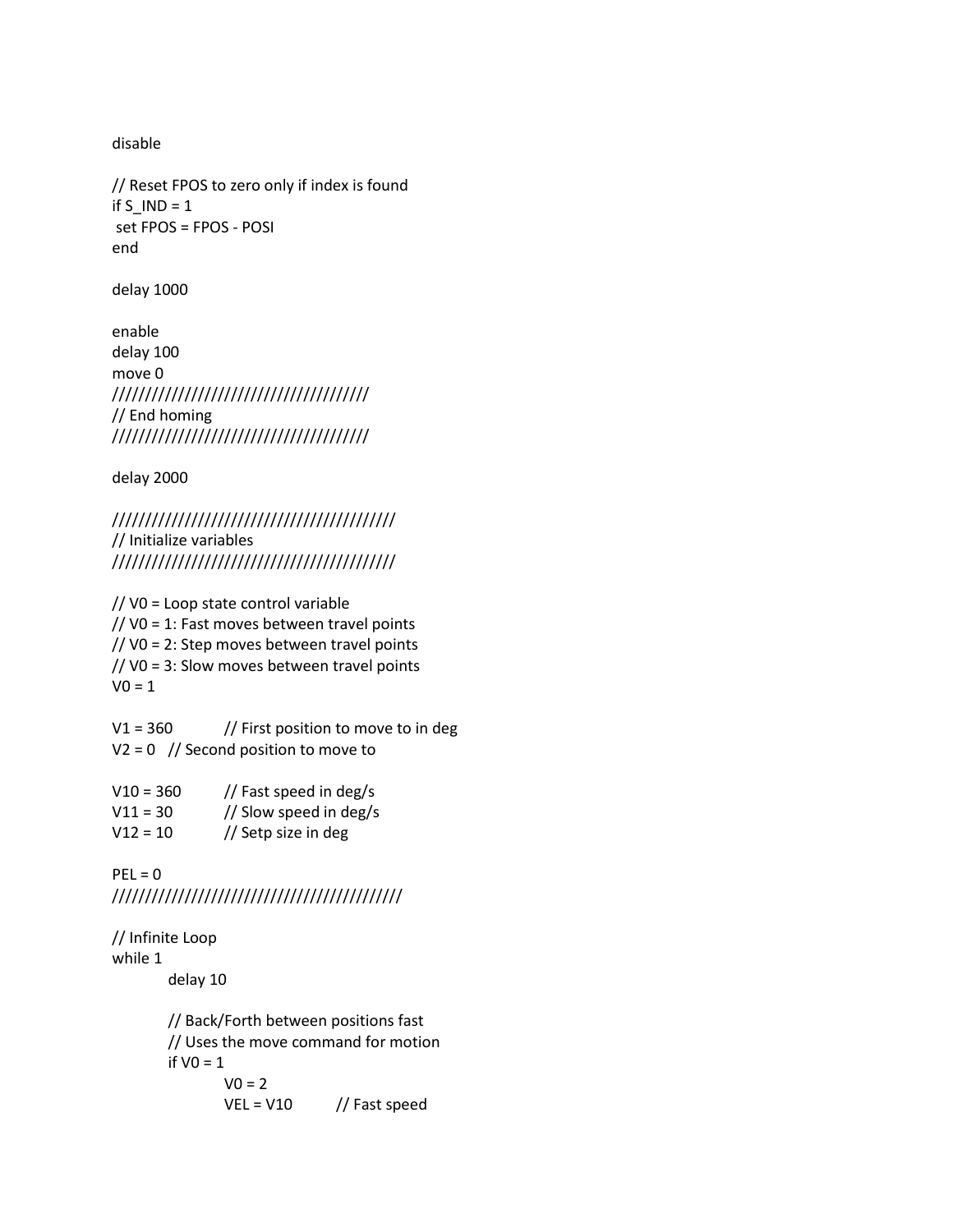```
ACC = 1000enable
       delay 100
       for V5 = 1 to 3
               move V1
               move V2
       end
       delay 1000
end
// Back/Forth to limits at V12 steps
if VO = 2VO = 3V6 = 20 // Step size in deg
       // Fast VEL and ACC
       VEL = V10ACC = 1200
       // V6 steps in (+) rotation
       V7 = FPOS // Remember current position
       while V7 \leq (V1 - 1)delay 100
               move (V7 + V12)
               V7 = FPOS 
       end
       delay 1000
       // V6 steps in (-) rotation
       V7 = FPOS // Remember current position
       while V7 >= (V2 + 1)delay 100
               move V7 - V12
               V7 = FPOS 
       end
       delay 1000
end
// Back/Forth between positions slow
// Uses the nmove/while S_BUSY technique
// to go to position 
if VO = 3V0 = 1VEL = V11
       MTL = 60000
       for V5 = 1 to 1
               nmove V1
               while S_BUSY
```